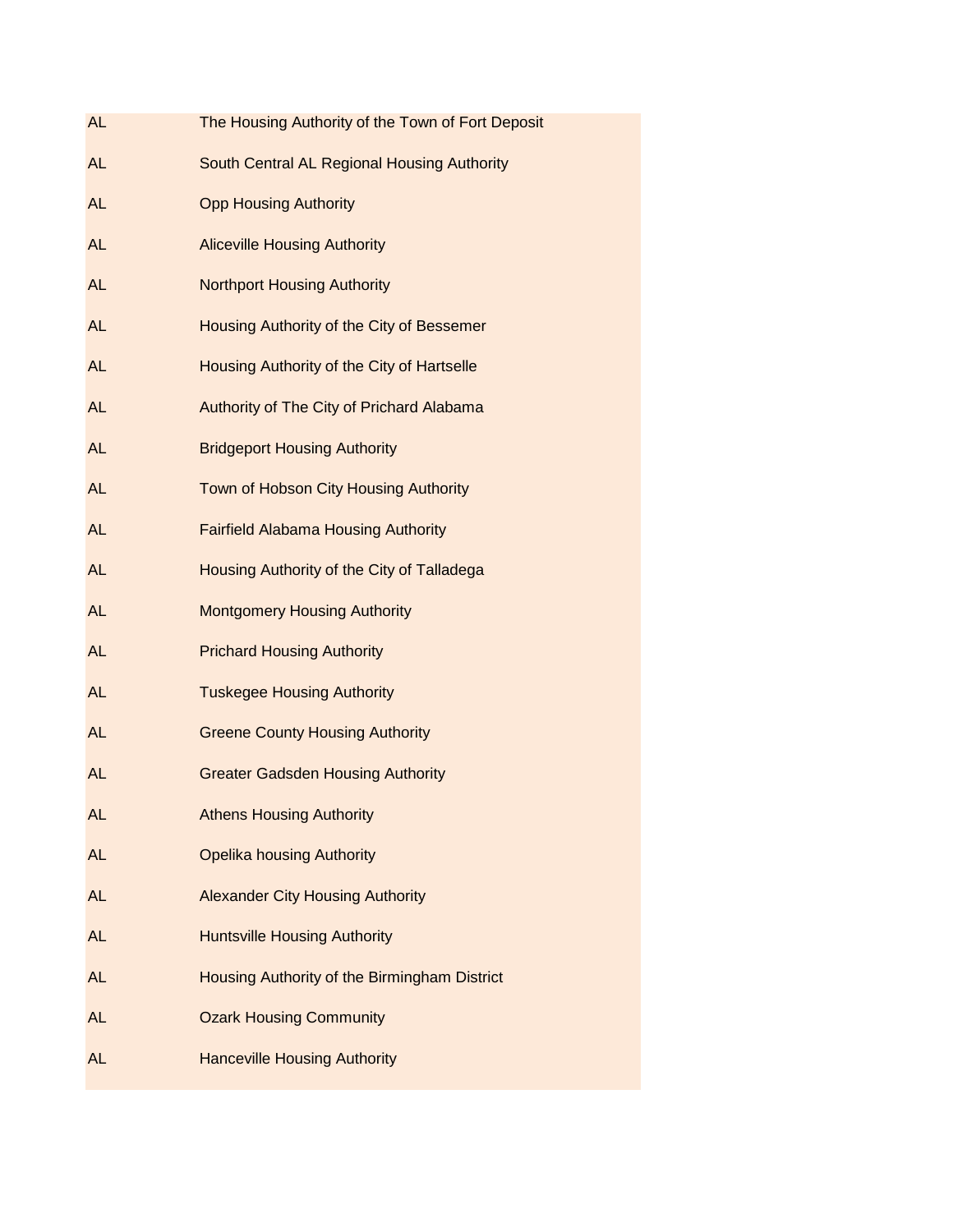| <b>AL</b> | <b>Carbon Hill Housing Authority</b>                              |
|-----------|-------------------------------------------------------------------|
| <b>AL</b> | <b>Uniontown Housing Authority</b>                                |
| AR        | Housing Authority of the City of Pine Bluff                       |
| AR        | Jacksonville Housing Authority                                    |
| AR        | North Little Rock Housing Authority                               |
| <b>AZ</b> | <b>City of Phoenix</b>                                            |
| <b>AZ</b> | <b>Promiseland Community Church</b>                               |
| CA        | San Buenaventura Housing Authority                                |
| CA        | Marin Housing Authority - Golden Gate Village                     |
| CA        | Housing Authority County of Kern                                  |
| CA        | Housing Authority of the City of Los Angeles                      |
| CA        | <b>Oakland Housing Authority</b>                                  |
| CA        | Housing Authority of the County of San Bernardino                 |
| CA        | Sacramento Housing Authority                                      |
| CO        | <b>Costilla County Housing Authority</b>                          |
| CO        | Las Animas/Bent County Housing Authority                          |
| CO        | La Junta Housing Authority                                        |
| CO        | <b>Tri-County Housing &amp; Community Development Corporation</b> |
| <b>CT</b> | <b>Bristol Housing Authority</b>                                  |
| <b>CT</b> | Housing Authority of New Haven                                    |
| <b>CT</b> | Housing Authority of the City of Stamford                         |
| <b>CT</b> | Au Pair in America                                                |
| DC        | <b>Housing Authority of Maricopa County</b>                       |
| DC        | <b>Lincoln Park Housing Commission</b>                            |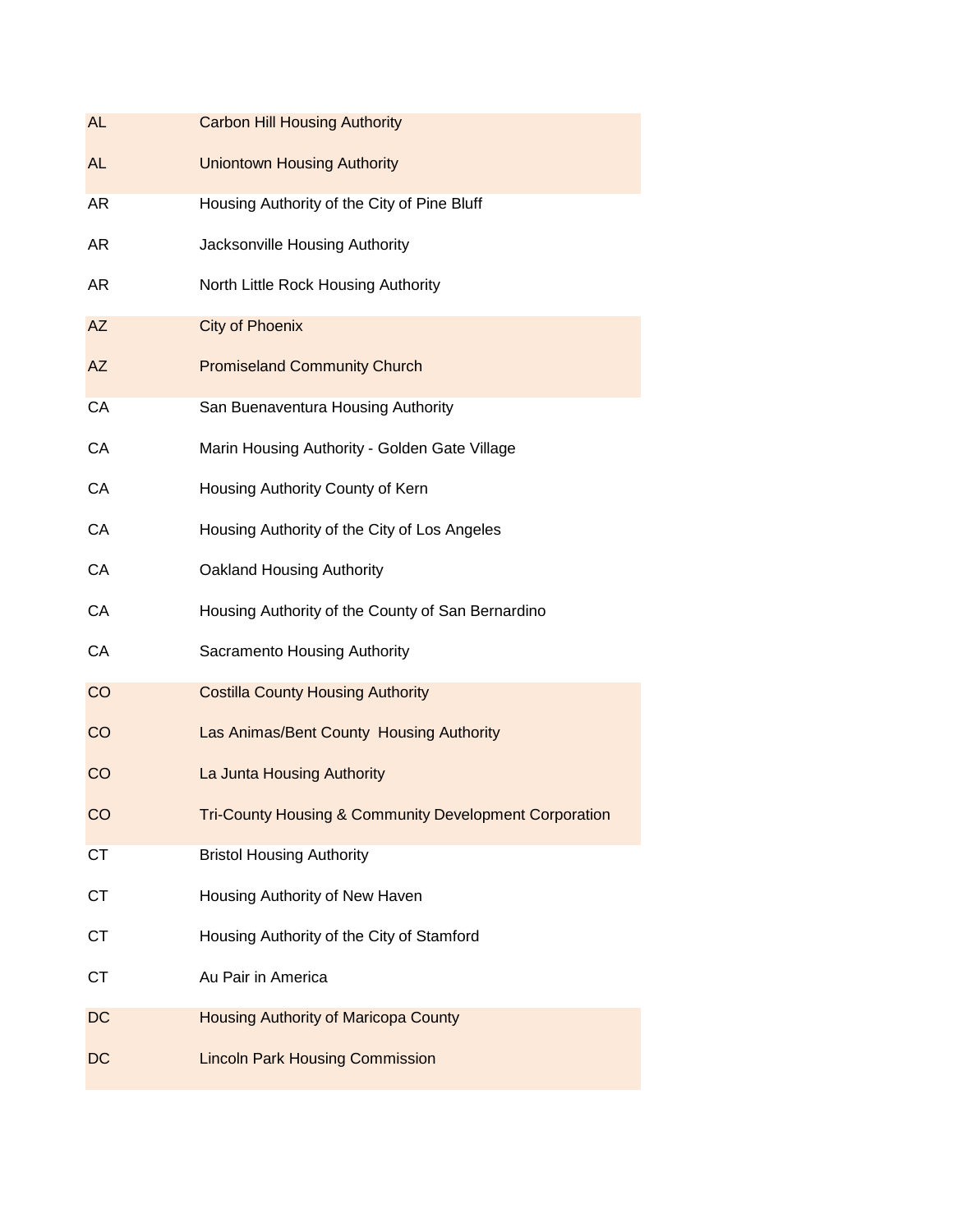| DC        | <b>Anniston Housing Authority</b>             |
|-----------|-----------------------------------------------|
| <b>DC</b> | <b>District of Columbia Housing Authority</b> |
| <b>FL</b> | <b>Crestview Housing Authority</b>            |
| FL        | Niceville Housing Authority                   |
| FL        | Hendry County Public Housing Authority        |
| FL        | <b>Pinellas County Housing Authority</b>      |
| FL        | DeFuniak Springs Housing Authority            |
| FL        | <b>Clearwater Housing Authority</b>           |
| FL        | <b>Orlando Housing Authority</b>              |
| FL        | St. Petersburg Housing Authority              |
| FL        | Sanford Housing Authority                     |
| FL        | <b>Columbia County Housing Authority</b>      |
| FL        | <b>Union County Housing Authority</b>         |
| FL        | Ft. Walton Beach Housing Authority            |
| FL        | Alachua County Housing Authority              |
| FL        | Levy County Housing Authority                 |
| FL        | <b>Gilchrist County Housing Authority</b>     |
| FL        | <b>Suwannee County Housing Authority</b>      |
| <b>FL</b> | Mariannna Housing Authority                   |
| FL        | Housing Authority of the City of Fort Myers   |
| FL        | Jacksonville Housing Authority                |
| FL        | Apalachicola Housing Authority                |
| FL        | <b>Eustis Housing Authority</b>               |
| FL        | <b>Springfield Housing Authority</b>          |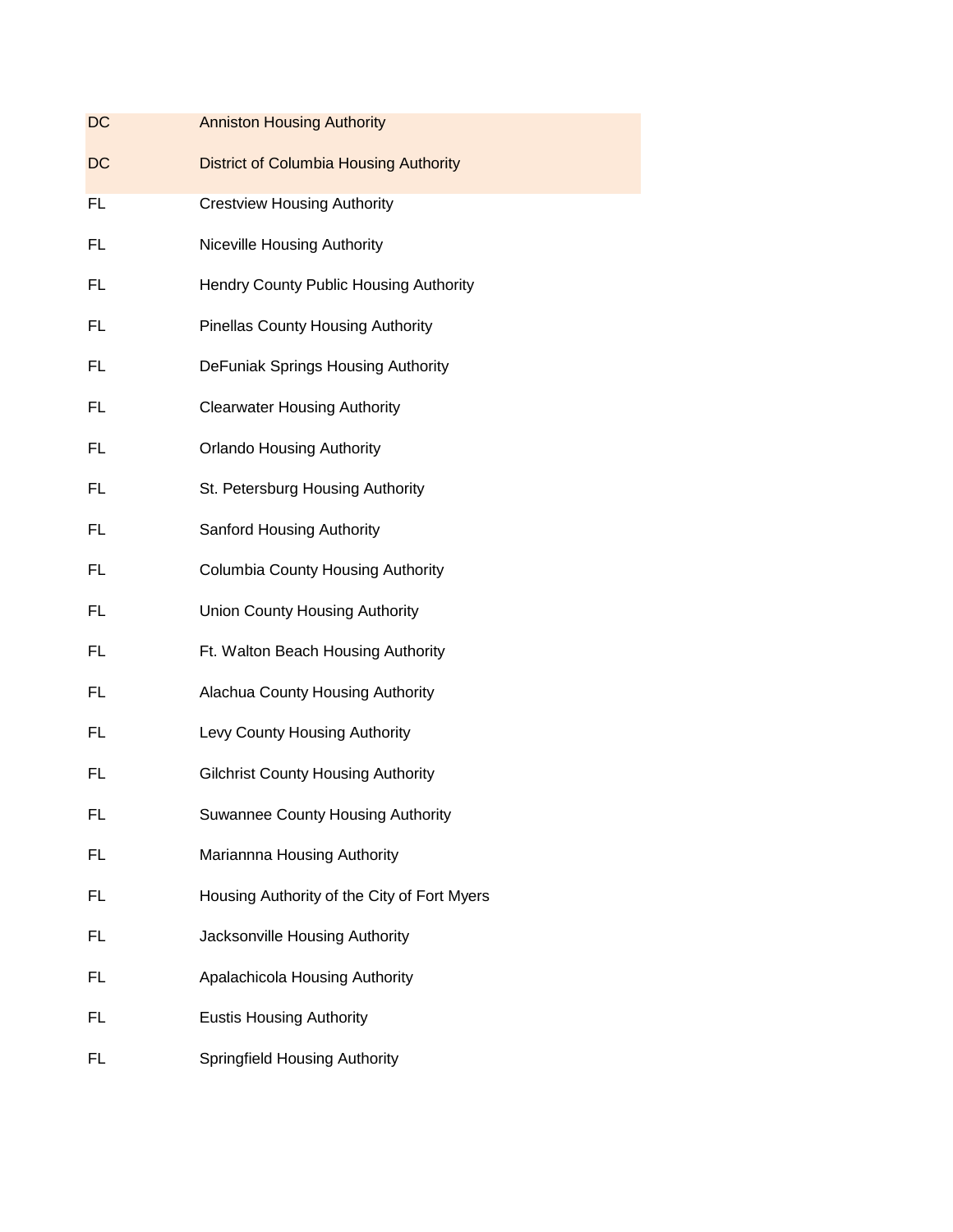| FL        | <b>Ocala Housing Authority</b>                    |
|-----------|---------------------------------------------------|
| FL        | Dunedin Housing Authority                         |
| FL        | Pahokee Housing Authority, Inc.                   |
| FL        | New Smyrna Beach Housing Authority                |
| FL        | Housing Authority of the City of Winter Park      |
| FL        | <b>Gainesville Housing Authority</b>              |
| FL        | Ormond Beach Housing Authority                    |
| FL        | Palatka Housing Authority                         |
| FL        | Area Housing Commission                           |
| FL        | The Housing Authority of the City of Live Oak     |
| FL        | <b>Macclenny Housing Authority</b>                |
| FL        | Sarasota Housing Authority                        |
| FL        | <b>Tallahassee Housing Authority</b>              |
| FL        | Levy County Housing Authority                     |
| FL        | Levy/Gilchrist/Suwannee County Housing Authority  |
| FL        | Housing Authority City of Daytona Beach           |
| FL        | Panama City Housing Authority                     |
| FL        | Housing Authority of the City of Fernandina Beach |
| <b>FL</b> | Pasco County Housing Authority                    |
| FL        | Seminole County Housing Authority                 |
| FL        | <b>Deland Housing Authority</b>                   |
| <b>GA</b> | <b>LaGrange Housing Authority</b>                 |
| <b>GA</b> | <b>Housing Authority of Fulton County</b>         |
| <b>GA</b> | <b>Covington Housing Authority</b>                |
|           |                                                   |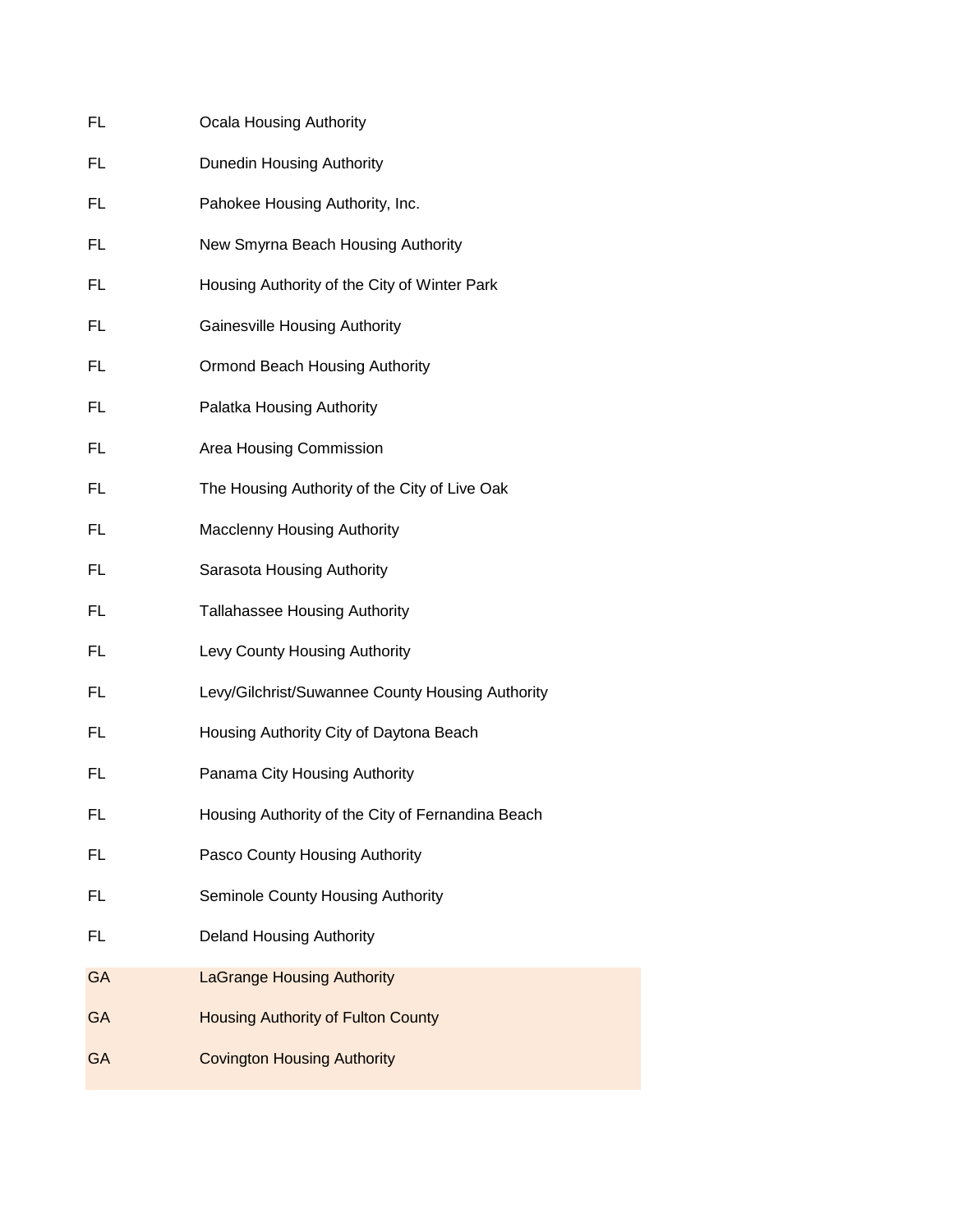| <b>GA</b> | <b>Milledgeville Housing Authority</b>            |
|-----------|---------------------------------------------------|
| <b>GA</b> | <b>Thomaston Housing Authority</b>                |
| <b>GA</b> | <b>Griffin Housing Authority</b>                  |
| <b>GA</b> | <b>Royston Housing Authority</b>                  |
| <b>GA</b> | <b>Northwest Georgia Housing Authority</b>        |
| <b>GA</b> | Housing Authority of the City of Cairo            |
| <b>GA</b> | <b>Macon Housing Authority</b>                    |
| <b>GA</b> | Housing Authority of the City of Hawkinsville     |
| <b>GA</b> | <b>Warner Robins Housing Authority</b>            |
| <b>GA</b> | <b>Atlanta Housing Authority</b>                  |
| <b>GA</b> | Housing Authority of the City of Valdosta Georgia |
| <b>GA</b> | Housing Authority of the City of Winder           |
| <b>GA</b> | <b>Housing Authority of Newnan</b>                |
| <b>GA</b> | <b>Hinesville Housing Authority</b>               |
| <b>GA</b> | <b>Decatur Housing Authority</b>                  |
| <b>GA</b> | <b>Lavonia Housing Authority</b>                  |
| <b>GA</b> | <b>City of East Point Housing Authority</b>       |
| <b>GA</b> | <b>Saving Our Families</b>                        |
| IA        | Muscatine Municipal Housing Authority             |
| IA        | <b>Ottumwa Housing Authority</b>                  |
| ΙA        | Albia Housing Agency                              |
| IA        | Sioux City Housing Authority                      |
| IL.       | <b>Moline Housing Authority</b>                   |
| IL        | <b>Logan Housing Authority</b>                    |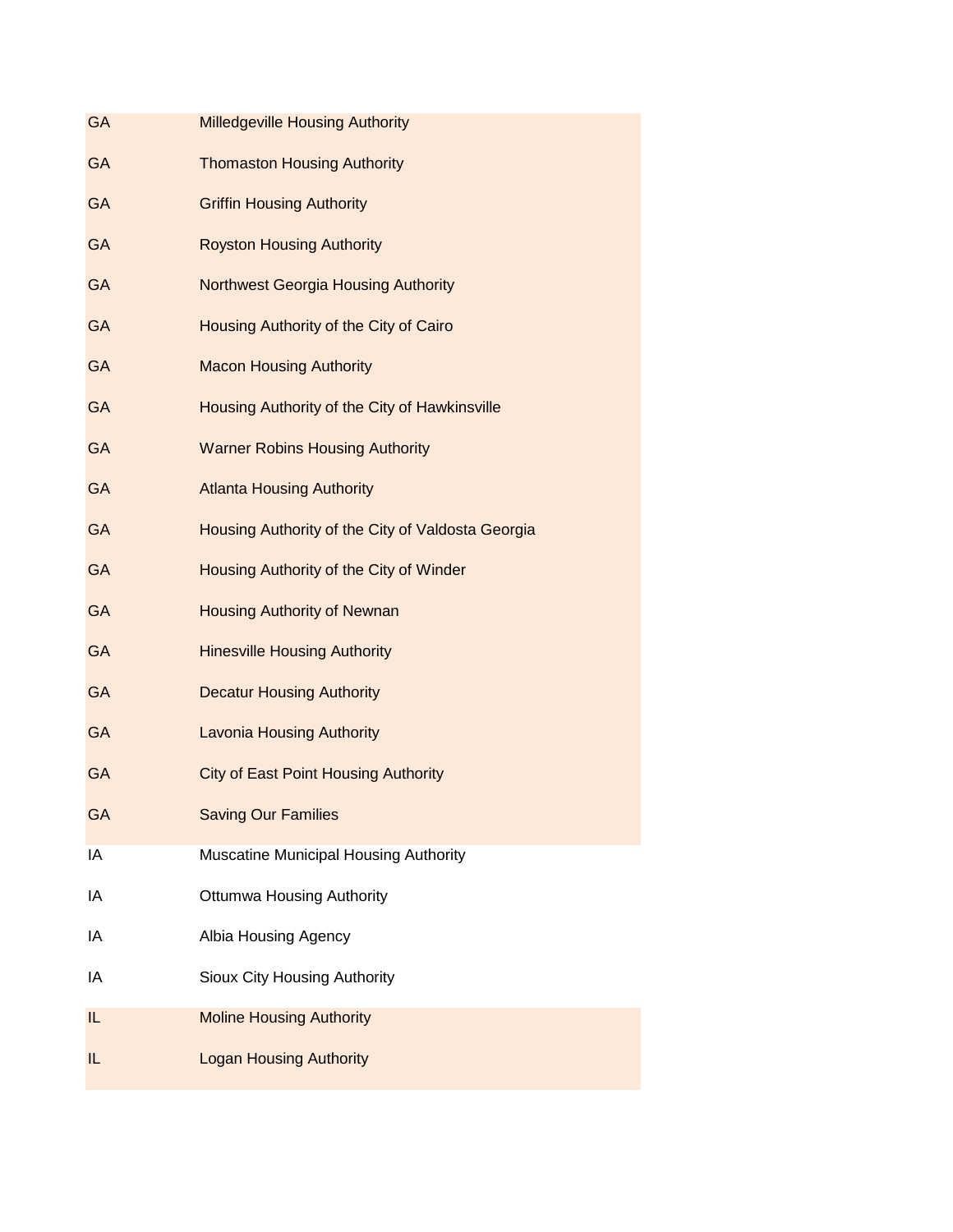| IL | <b>Rock Island City</b>                   |
|----|-------------------------------------------|
| IL | <b>Randolph Housing Authority</b>         |
| IL | <b>Hancock County Housing Authority</b>   |
| IL | <b>Waukegan Housing Authority</b>         |
| IL | <b>Morgan County Housing Authority</b>    |
| IL | <b>Jersey County Housing Authority</b>    |
| IL | <b>Chicago Housing Authority</b>          |
| IL | <b>Ogle County Housing Authority</b>      |
| IL | <b>Bond County Housing Authority</b>      |
| IL | <b>Housing Authority of Joliet</b>        |
| IL | <b>Winnebago County Housing Authority</b> |
| IL | <b>Quincy Housing Authority</b>           |
| IL | <b>Springfield Housing Authority</b>      |
| IL | <b>Rockford Housing Authority</b>         |
| IL | <b>Scott County Housing Authority</b>     |
| IL | <b>City of Alton Housing Authority</b>    |
| IL | <b>DeWitt County Housing Authority</b>    |
| IL | <b>Edgar County Housing Authority</b>     |
| IL | <b>Cass County Housing Authority</b>      |
| IL | <b>Hamilton County Housing Authority</b>  |
| IL | <b>North Chicago Housing Authority</b>    |
| IL | <b>McDonough County Housing Authority</b> |
| IL | <b>Fulton County Housing Authority</b>    |
| IL | <b>Lake County Housing Authority</b>      |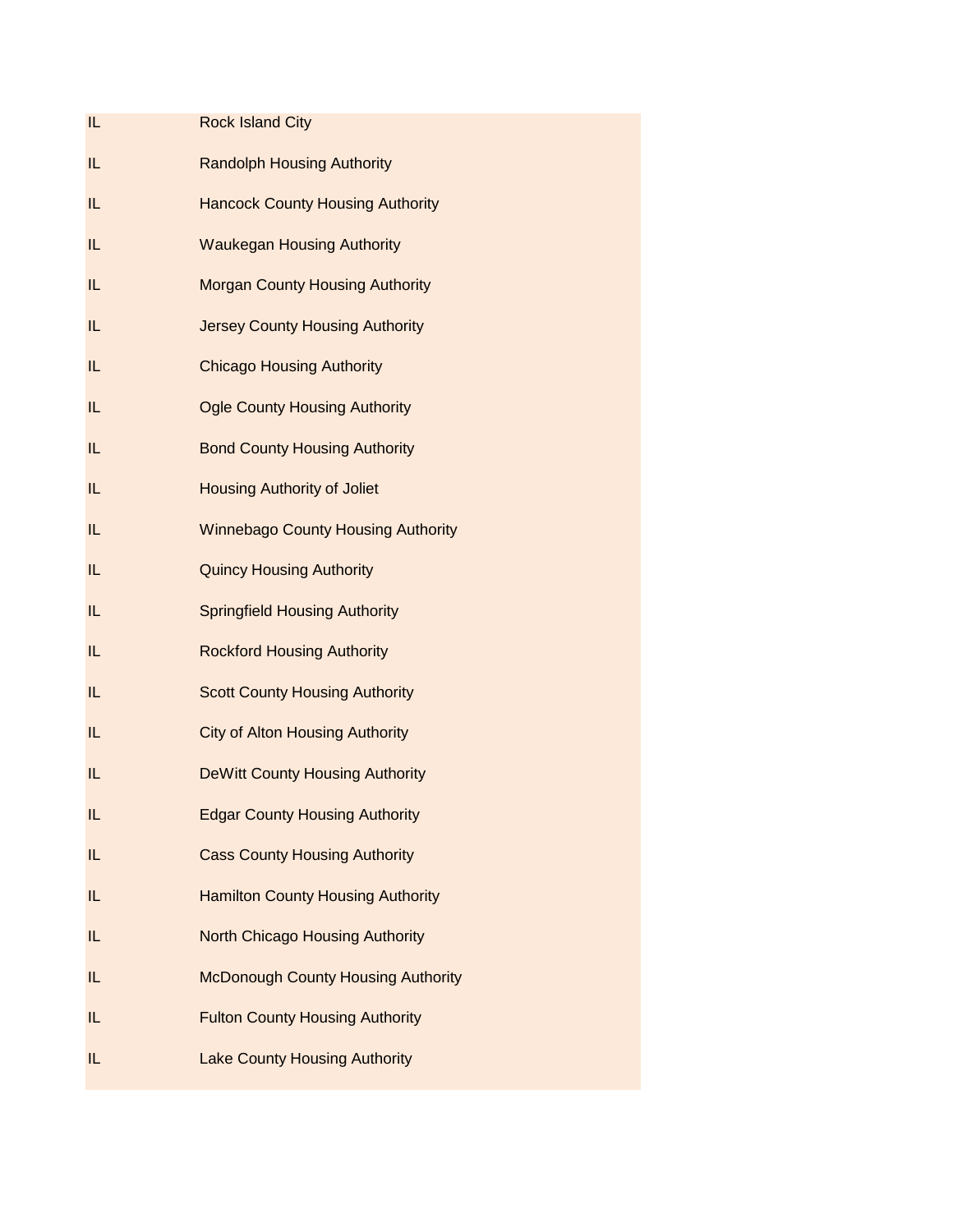| IL.       | <b>Jackson County Housing Authority</b>  |
|-----------|------------------------------------------|
| IL.       | <b>Richland Housing Authority</b>        |
| IL.       | <b>Madison County Housing Authority</b>  |
| IL.       | <b>Pulaski Housing Authority</b>         |
| IL        | <b>Housing Authority Gallatin County</b> |
| IL        | <b>Housing Authority of Joliet</b>       |
| IL        | <b>Housing Authority of Elgin</b>        |
| IL        | St. Clair County Housing Authority       |
| IL.       | <b>Freeport Housing Authority</b>        |
| IL.       | <b>Bloomington Housing Authority</b>     |
| IL        | <b>Winnebago Housing Authority</b>       |
| IN        | Indianapolis Housing Agency              |
| IN        | <b>Bloomington Housing Authority</b>     |
| IN        | <b>Terre Haute Housing Authority</b>     |
| IN        | <b>Bloomington Housing Authority</b>     |
| IN        | Fort Wayne Housing Authority             |
| IN        | <b>Hammond Housing Authority</b>         |
| IN        | <b>Wayne County Housing Authority</b>    |
| IN        | <b>Greendale Housing Authority</b>       |
| IN        | Kokomo Housing Authority                 |
| <b>KS</b> | <b>Winfield Housing Authority</b>        |
| KY        | Housing Authority of Lancaster           |
| KY        | Houising Authority of Springfield        |
| KY        | Housing Authority of Covington           |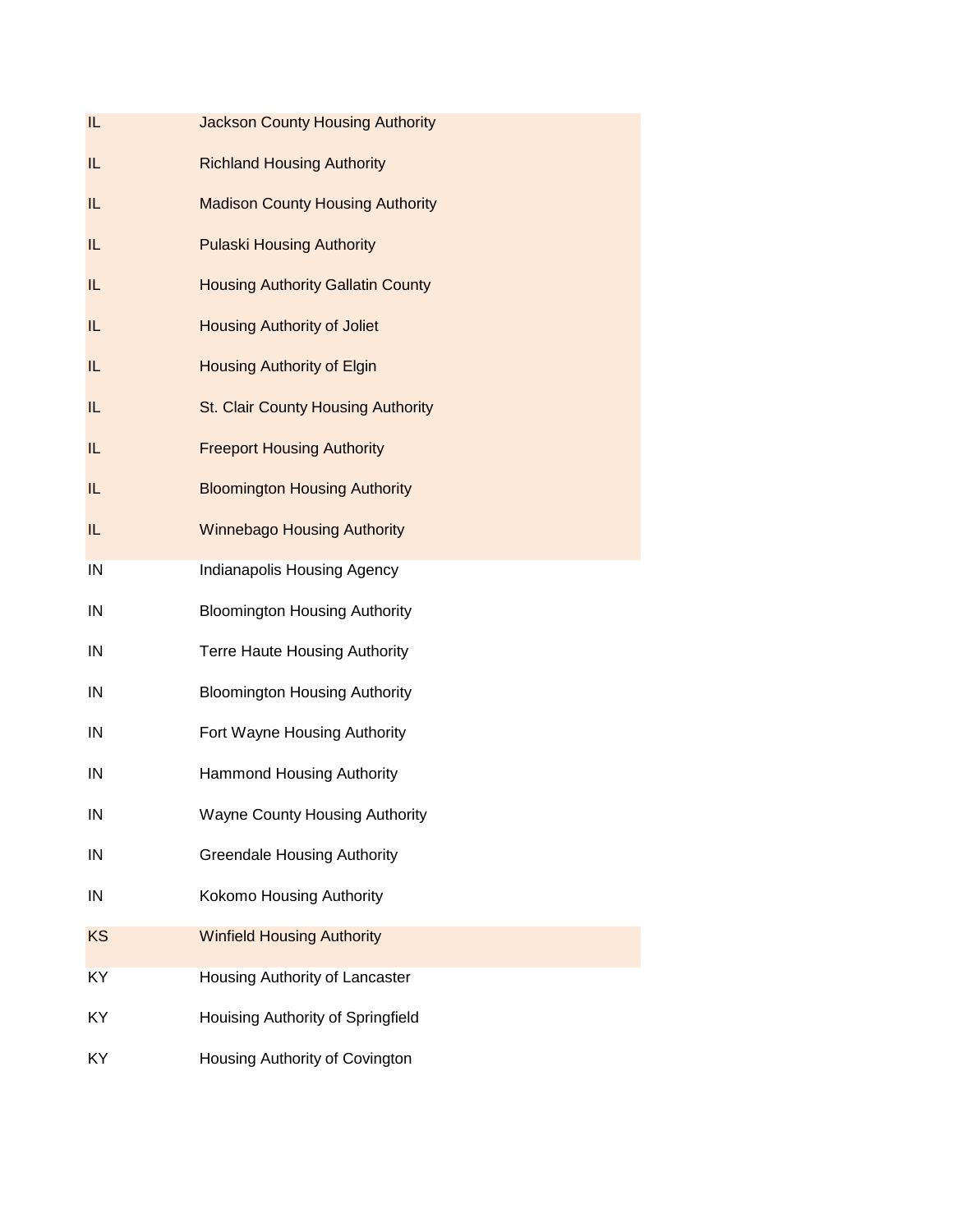| KY  | Housing Authority of Carrollton                           |
|-----|-----------------------------------------------------------|
| KY  | Middlesborough Housing Authority                          |
| KY  | Louisville Metro Housing Authority                        |
| KY  | Lebanon Housing Authority                                 |
| KY. | <b>Madisonville Housing Authority</b>                     |
| KY  | Lexington-Fayette Urban County Housing Authority          |
| KY  | <b>Housing Authority Owensboro</b>                        |
| KY  | Housing Authority of Irvine                               |
| KY  | Housing Authority of Beaver Dam                           |
| KY  | Housing Authority of Princeton                            |
| KY  | Housing Authority of Floyd County                         |
| KY. | Georgetown Housing Authority                              |
| LA  | <b>Denham Springs Housing Authority</b>                   |
| LA  | <b>Ouachita Parish Housing</b>                            |
| LA  | <b>Assumption Parish Policy Jury</b>                      |
| LA  | <b>Rapides Parish Housing Authority</b>                   |
|     |                                                           |
| LA  | <b>New Iberia Housing Authority</b>                       |
| LA  | <b>Haynesville Housing Authority</b>                      |
| LA  | <b>Alexandria Housing Authority</b>                       |
| LA  | Housing Authority of the City of Donaldsonville Louisiana |
| LA  | <b>Providenced Community Housing</b>                      |
| LA  | <b>Housing Authority of New Orleans</b>                   |
| LA  | Housing Authority of the City of Shreveport               |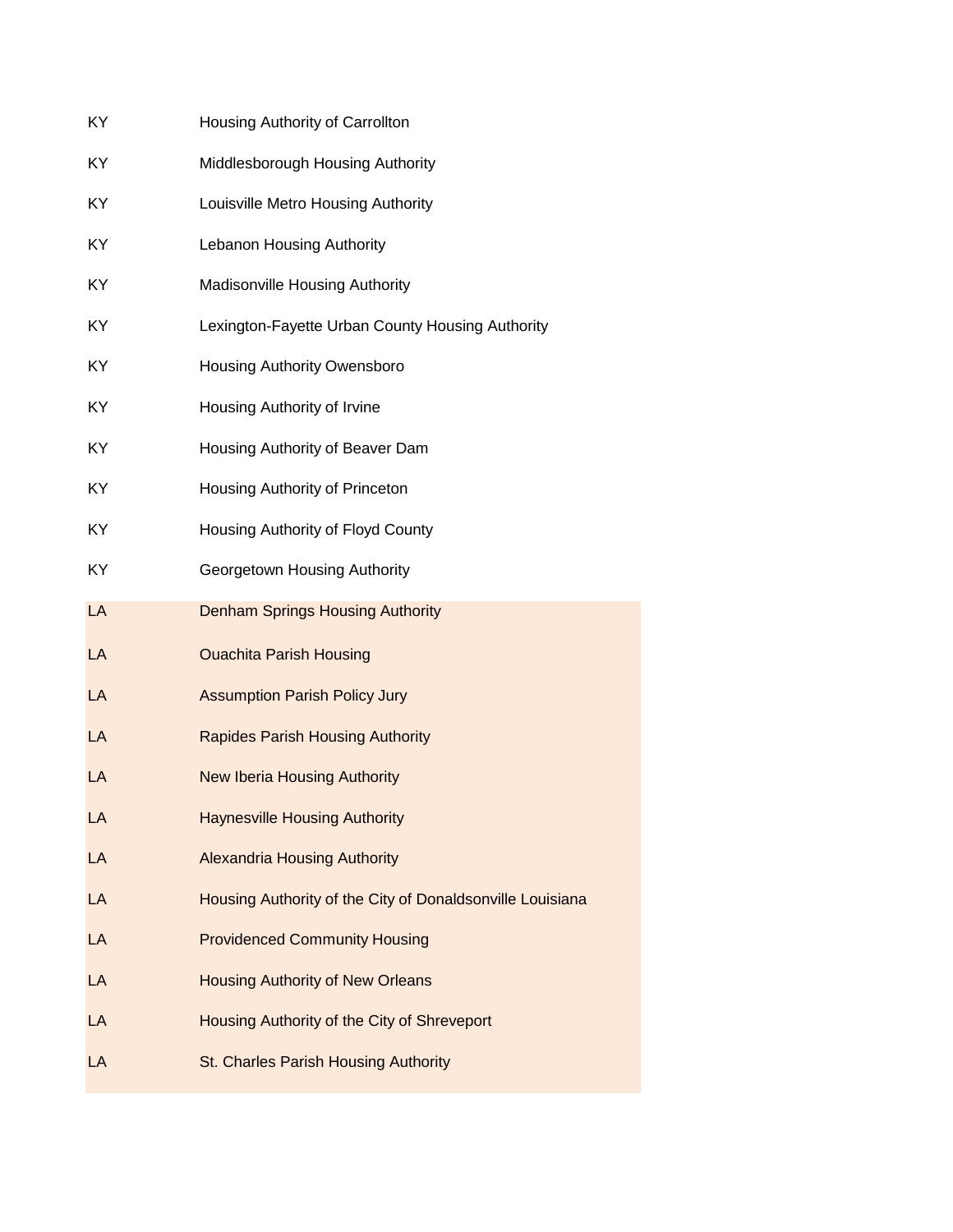| LA        | St. James Parish Housing Authority            |
|-----------|-----------------------------------------------|
| LA        | <b>Leesville Housing Authority</b>            |
| LA        | <b>Lafayette Housing Authority</b>            |
| LA        | <b>Berwick Housing Authority</b>              |
| LA        | <b>Crowley Housing Authority</b>              |
| LA        | <b>Gibsland Housing Authority</b>             |
| LA        | <b>Monroe Housing Authority</b>               |
| LA        | Housing Authority of The City of Lake Charles |
| LA        | <b>Houma Terrebonne Housing Authority</b>     |
| LA        | <b>Ponchatoula Housing Authority</b>          |
| LA        | <b>Guste Homes RMC</b>                        |
| МA        | <b>Boston Housing Authority</b>               |
| <b>MD</b> | <b>Havre de Grace Housing Authority</b>       |
| <b>MD</b> | <b>Rockville Housing Enterprises</b>          |
| <b>MD</b> | <b>Cherryhill Homes</b>                       |
| MI        | Lansing Housing Commission                    |
| MI        | South Lyon Housing Commission                 |
| MI        | <b>Taylor Housing Commission</b>              |
| MI        | <b>Ecorse Housing Commission</b>              |
| MI        | Jackson Housing Commission                    |
| MI        | Port Huron Housing Commission                 |
| ΜI        | <b>Ypsilanti Housing Commission</b>           |
| MI        | South Haven Housing Commission                |
| MI        | Benton Harbor Housing Commission              |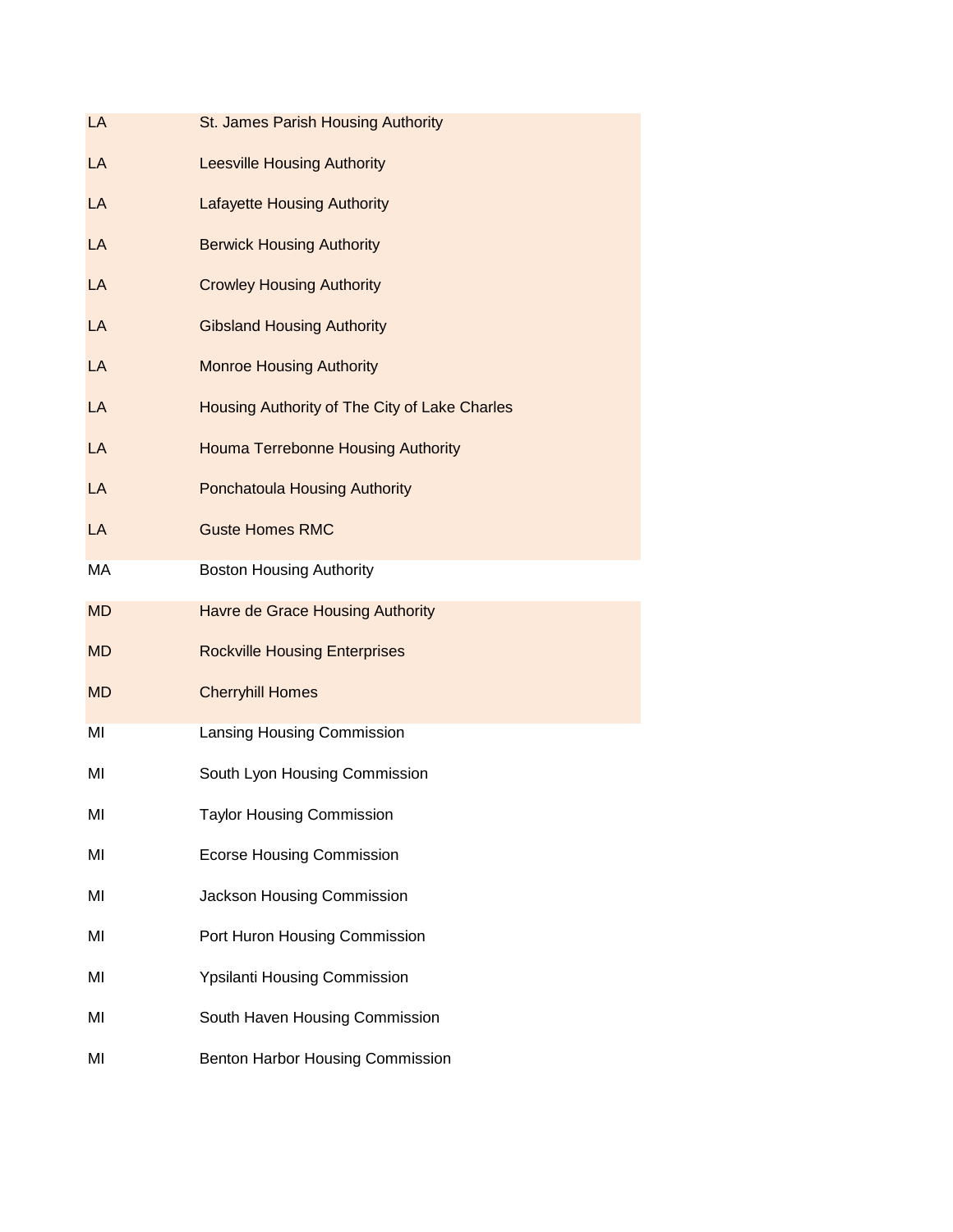| MI        | <b>Highland Park Housing Commission</b>    |
|-----------|--------------------------------------------|
| MI        | Ingham County Housing Commission           |
| MI        | <b>Ironwood Housing Commission</b>         |
| ΜI        | Hamtramck Housing Commission               |
| MI        | <b>Escanaba Housing Commission</b>         |
| MI        | Sault Ste. Marie Housing Commission        |
| MI        | <b>Detroit Housing Commission</b>          |
| MI        | <b>Flint Housing Commission</b>            |
| MI        | East Jordan Housing Commission             |
| MI        | New Haven Housing                          |
| MI        | Lapeer Housing Commission                  |
| MI        | <b>Sterling Heights Housing Commission</b> |
| ΜI        | Pontiac Housing Commission                 |
| MI        | <b>Covert Public Housing Commission</b>    |
| ΜI        | Jackson Housing Commission                 |
| MI        | Monroe Housing Commission                  |
| <b>MN</b> | St. Cloud HRA                              |
| МO        | Housing Authority of the City of Nevada MO |
| <b>MO</b> | Sedalia Housing Authority                  |
| <b>MS</b> | <b>McComb Housing Authority</b>            |
| <b>MS</b> | <b>Forest Housing Authority</b>            |
| <b>MS</b> | <b>Aberdeen Housing Authority</b>          |
| <b>MS</b> | <b>MS Regional Housing Authority</b>       |
| <b>MS</b> | <b>Tupelo Housing Authority</b>            |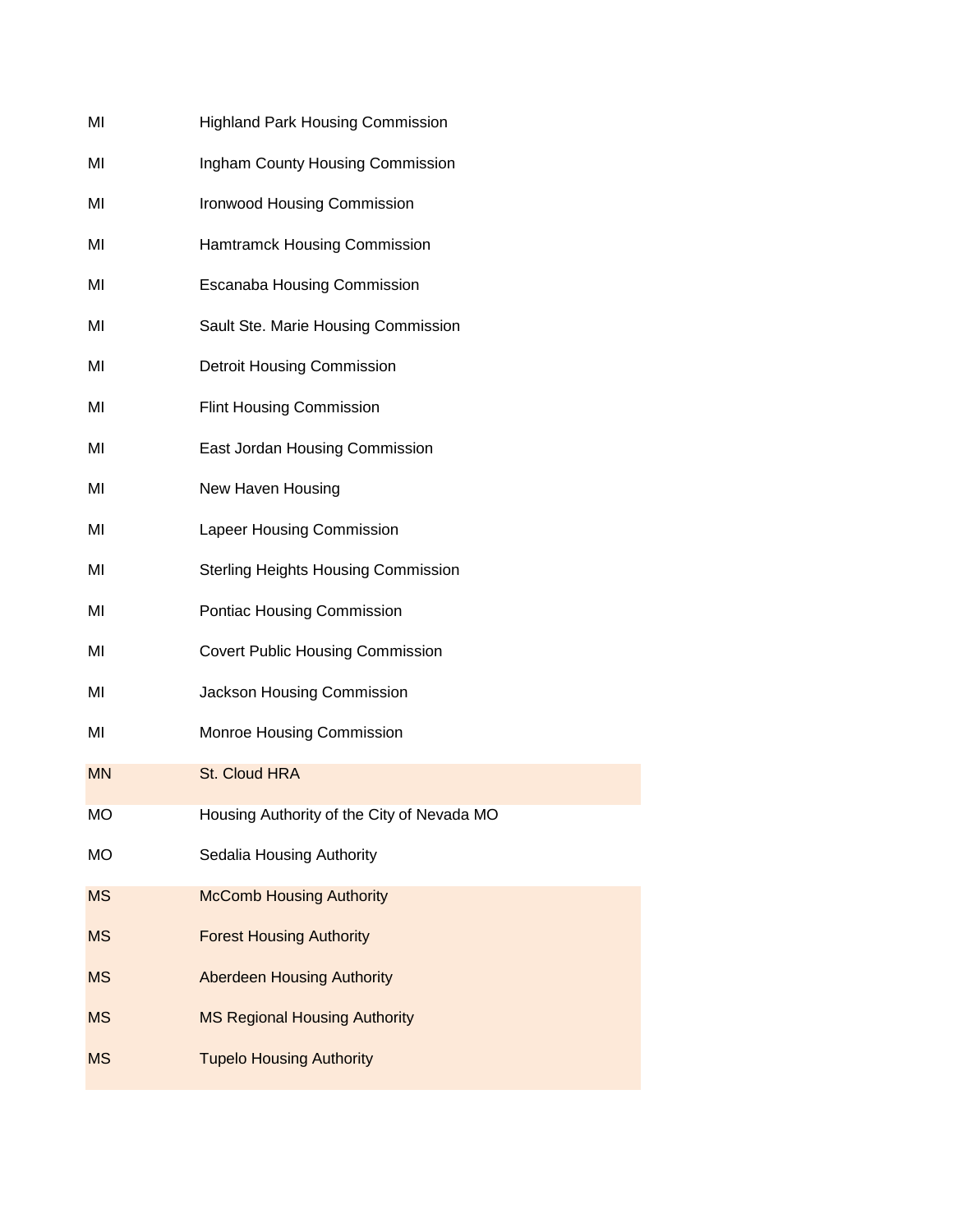| <b>MS</b> | South Delta Regional Housing Authority       |
|-----------|----------------------------------------------|
| <b>MS</b> | <b>Natchez Housing Authority</b>             |
| <b>MS</b> | <b>Yazoo City Housing Authority</b>          |
| <b>MS</b> | <b>Jackson Housing Authority</b>             |
| <b>MS</b> | <b>Biloxi Housing Authority</b>              |
| <b>NC</b> | <b>Greenville Housing Authority</b>          |
| <b>NC</b> | <b>Burlington Housing Authority</b>          |
| <b>NC</b> | <b>Plymouth Housing Authority</b>            |
| <b>NC</b> | Housing Authority of the City of Asheville   |
| <b>NC</b> | <b>Sanford Housing Authority</b>             |
| <b>NC</b> | <b>Gastonia Housing Authority</b>            |
| <b>NC</b> | <b>Greenville Housing Authority</b>          |
| <b>NE</b> | <b>Scotts Bluff County Housing Authority</b> |
| <b>NE</b> | <b>Benkelman Housing Authority</b>           |
| <b>NE</b> | <b>Niobrara Housing Authority</b>            |
| <b>NE</b> | <b>Bellevue Housing Authority</b>            |
| <b>NE</b> | <b>Kearney Housing Agency</b>                |
| <b>NE</b> | <b>Omaha Housing Authority</b>               |
| <b>NE</b> | <b>Fairbury Housing Authority</b>            |
| <b>NE</b> | <b>Albion Housing Authority</b>              |
| <b>NJ</b> | Jersey City Housing Authority                |
| <b>NJ</b> | <b>Atlantic City Housing Authority</b>       |
| <b>NJ</b> | Paterson Housing Authority                   |
| <b>NJ</b> | <b>Pleasantville Housing Authority</b>       |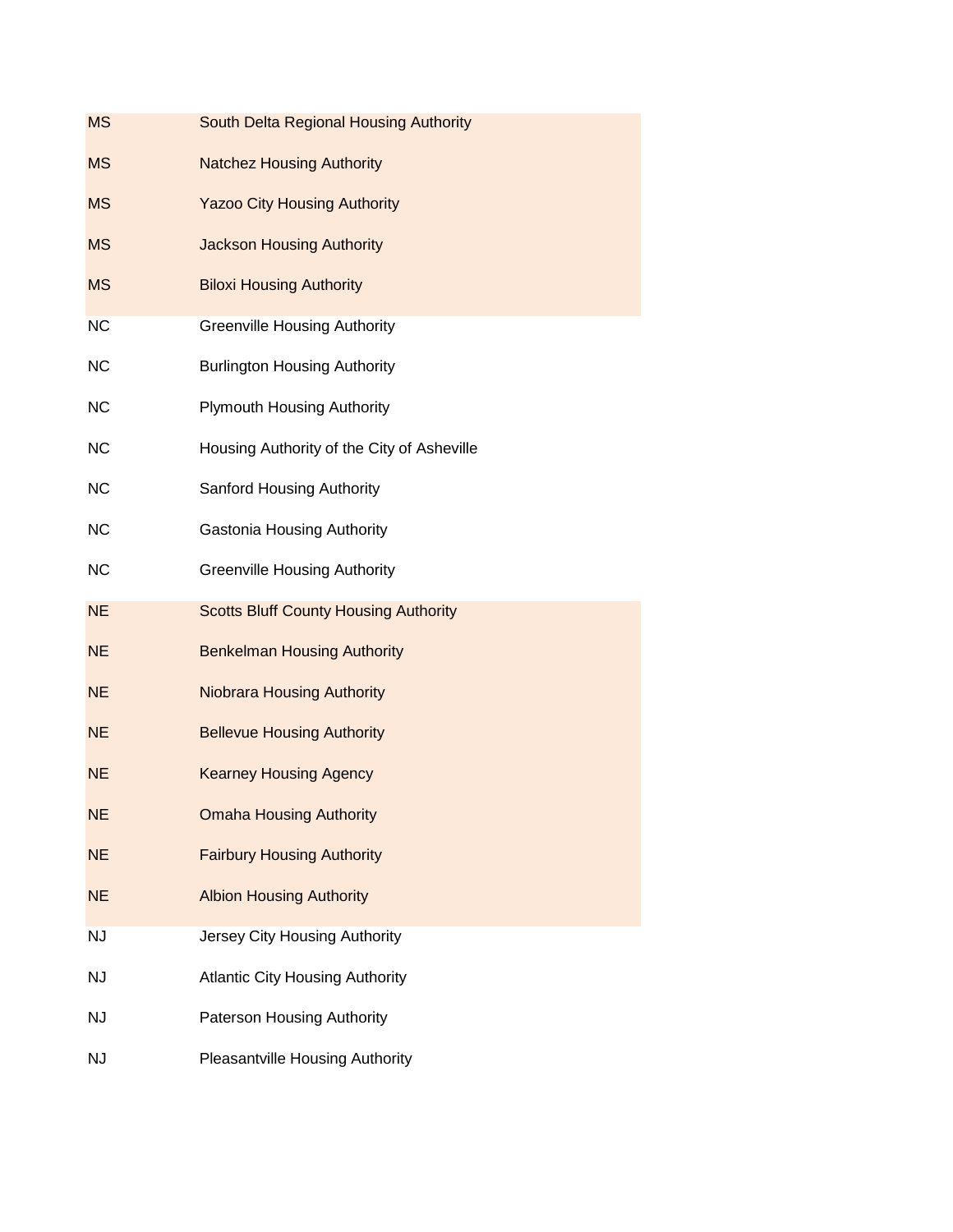| <b>NJ</b> | <b>Elizabeth Housing Authority</b>              |
|-----------|-------------------------------------------------|
| <b>NJ</b> | Ocean City Housing Authority                    |
| <b>NM</b> | San Juan County Housing Authority               |
| <b>NM</b> | <b>Grants Housing Authority</b>                 |
| <b>NM</b> | <b>Wagon Mound Housing Authority</b>            |
| <b>NM</b> | <b>El Camino Real Housing Authority</b>         |
| <b>NM</b> | <b>Santa Clara Housing Authority</b>            |
| <b>NM</b> | <b>Eunice Housing Authority</b>                 |
| <b>NM</b> | <b>Lordsburg Housing Authority</b>              |
| <b>NM</b> | <b>Clayton Housing Authority</b>                |
| <b>NM</b> | <b>City of Las Vegas Housing Authority</b>      |
| <b>NM</b> | <b>Springer Housing Authority</b>               |
| <b>NM</b> | <b>Clovis Housing &amp; Redevelopment</b>       |
| <b>NM</b> | <b>Santa Fe County Housing Authority</b>        |
| <b>NM</b> | <b>Bayard Housing Authority</b>                 |
| <b>NM</b> | <b>Alamogordo Housing Authority</b>             |
| <b>NM</b> | T or C Housing Authority                        |
| <b>NM</b> | <b>Tucumcari Housing Authority</b>              |
| <b>NM</b> | <b>Village of Fort Sumner Housing Authority</b> |
| <b>NM</b> | <b>Chama Housing Authority</b>                  |
| <b>NV</b> | Southern Nevada Regional Housing Authority      |
| <b>NY</b> | <b>New York City Housing Authority</b>          |
| <b>NY</b> | <b>Albany Housing Authority</b>                 |
| <b>NY</b> | <b>Buffalo Municipal Housing Authority</b>      |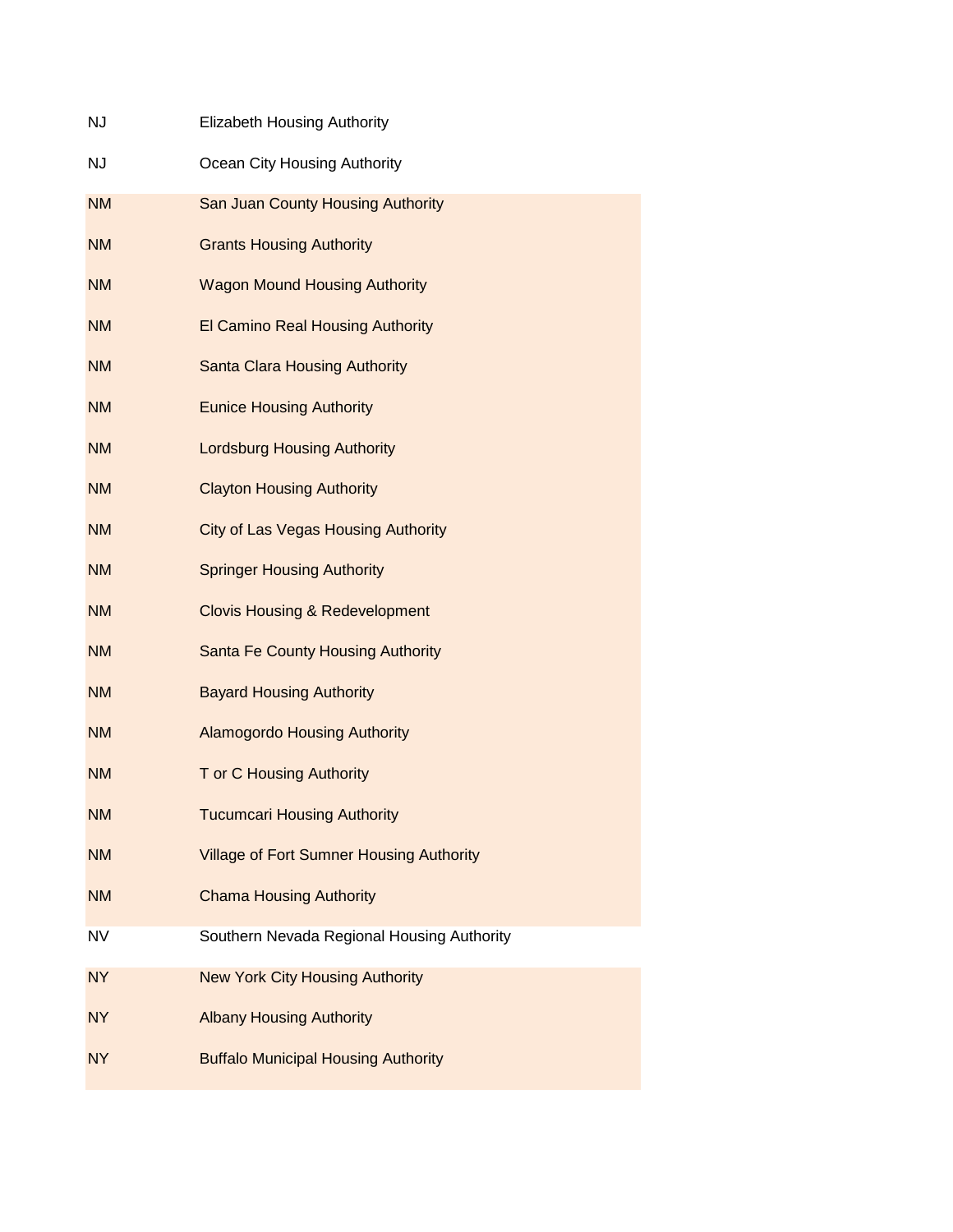| <b>NY</b> | <b>Syracuse Housing Authority</b>                |
|-----------|--------------------------------------------------|
| <b>NY</b> | <b>New Rochelle Housing Authority</b>            |
| <b>NY</b> | <b>Watertown Housing Authority</b>               |
| <b>NY</b> | <b>Albany Housing Authority</b>                  |
| OH        | Cuyahoga Metropolitan Housing Authority          |
| OH        | Dayton Metropolitan Housing Authority            |
| OH        | Cincinnati Metropolitan Housing                  |
| OH        | Lucas Metropolitan Housing Authority             |
| OH        | Lorain Metropolitan Housing Authority            |
| OK        | <b>Heavener Housing Authority</b>                |
| OK        | Housing Authority of the City of Tulsa           |
| OK        | <b>Watonga Housing Authority</b>                 |
| OK        | <b>Bristow Housing Authority</b>                 |
| PA        | <b>Clinton County Housing Authority</b>          |
| <b>PA</b> | <b>Reading Housing Authority</b>                 |
| PA        | <b>Bethlehem Housing Authority</b>               |
| PA        | Housing Authority City of Pittsburgh             |
| <b>PR</b> | <b>Puerto Rico Public Housing Administration</b> |
| <b>PR</b> | Municipio De Cayey                               |
| <b>PR</b> | <b>Martinal Property Corporation</b>             |
| <b>PR</b> | San Sebastian                                    |
| <b>PR</b> | Vega Alta                                        |
| <b>PR</b> | <b>Bayamon</b>                                   |
| <b>PR</b> | San Juan                                         |
|           |                                                  |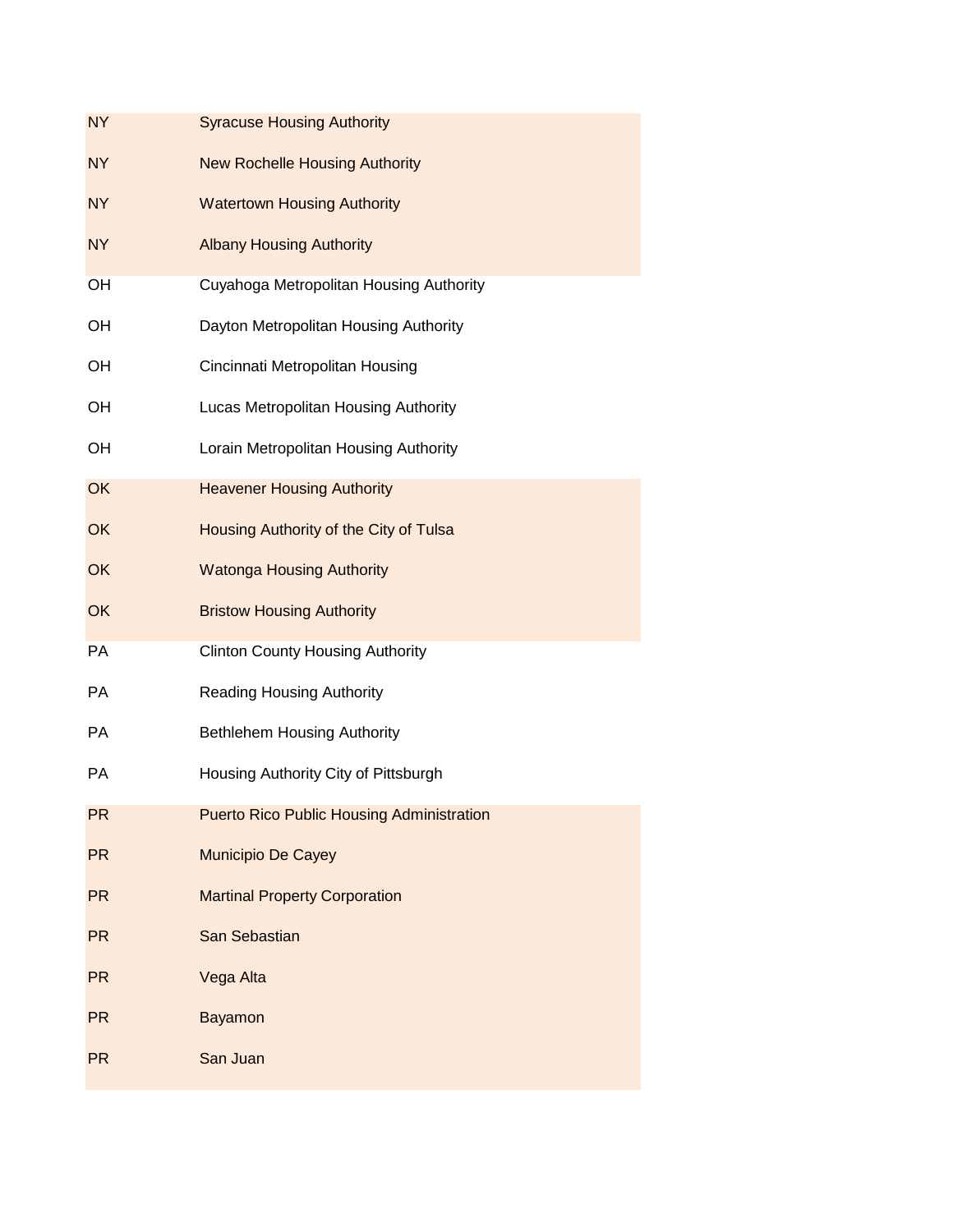| <b>PR</b>      | Canovanas                                      |
|----------------|------------------------------------------------|
| <b>PR</b>      | Carolina                                       |
| PR             | San German                                     |
| <b>PR</b>      | <b>Penuelas</b>                                |
| <b>PR</b>      | Cayey                                          |
| <b>PR</b>      | Maunabo                                        |
| <b>PR</b>      | Ponce                                          |
| R <sub>l</sub> | <b>Providence Housing Authority</b>            |
| <b>SC</b>      | <b>Spartanburg Housing Authority</b>           |
| <b>SC</b>      | <b>Cayce Housing Authority</b>                 |
| <b>SC</b>      | <b>North Charleston Housing Authority</b>      |
| <b>SC</b>      | <b>Aiken Housing Authority</b>                 |
| <b>SC</b>      | <b>Columbia Housing Authority</b>              |
| <b>SC</b>      | <b>Newberry Housing Authority</b>              |
| <b>SC</b>      | Housing Authority of the City of Charleston    |
| <b>TN</b>      | Columbia Housing and Redevelopment Corporation |
| <b>TN</b>      | Chattanooga Housing Authority                  |
| ΤN             | South Carthage Housing Authority               |
| <b>TN</b>      | <b>Gallatin Housing Authority</b>              |
| TN             | South Pittsburg Housing Authority              |
| <b>TN</b>      | <b>Crossville Housing Authority</b>            |
| <b>TN</b>      | Lafayette Housing Authority                    |
| TN             | Jackson Housing Authority                      |
| <b>TN</b>      | Lebanon Housing Authority                      |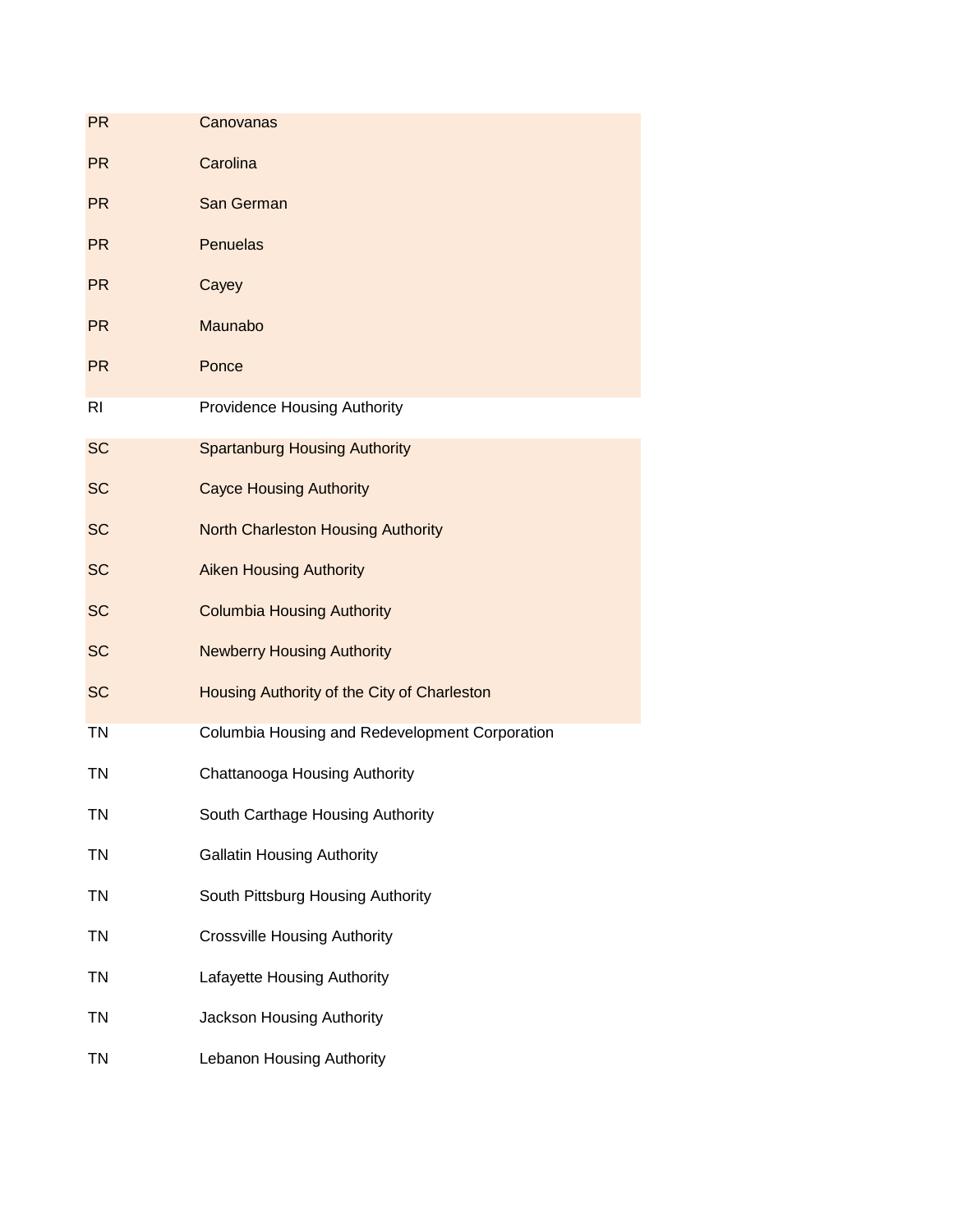| <b>Martin Housing Authority</b>             |
|---------------------------------------------|
| McMinnville Housing Authority               |
| Johnson City Housing Authority              |
| <b>Brownsville Housing Authority</b>        |
| <b>Memphis Housing Authority</b>            |
| <b>Waverly Housing Authority</b>            |
| Dickson Housing Authority                   |
| Metropolitan Development and Housing Agency |
| <b>Highlands Residential Services</b>       |
| <b>Munday Housing Authority</b>             |
| <b>Knox City Housing Authority</b>          |
| <b>Trinidad Housing Authority</b>           |
| San Angelo Public Housing Authority         |
| <b>Malakoff Housing Authority</b>           |
| Housing Authority City Of Waco              |
| <b>Corsicana Housing Authority</b>          |
| <b>Sherman Housing Authority</b>            |
| <b>McAllen Housing Authority</b>            |
| <b>Bells Housing Authority</b>              |
| Housing Authority of the City of El Paso    |
| La Joya Housing Authority                   |
| <b>Odessa Housing Authority</b>             |
| <b>Arlington Housing Authority</b>          |
| <b>Dallas Housing Authority</b>             |
|                                             |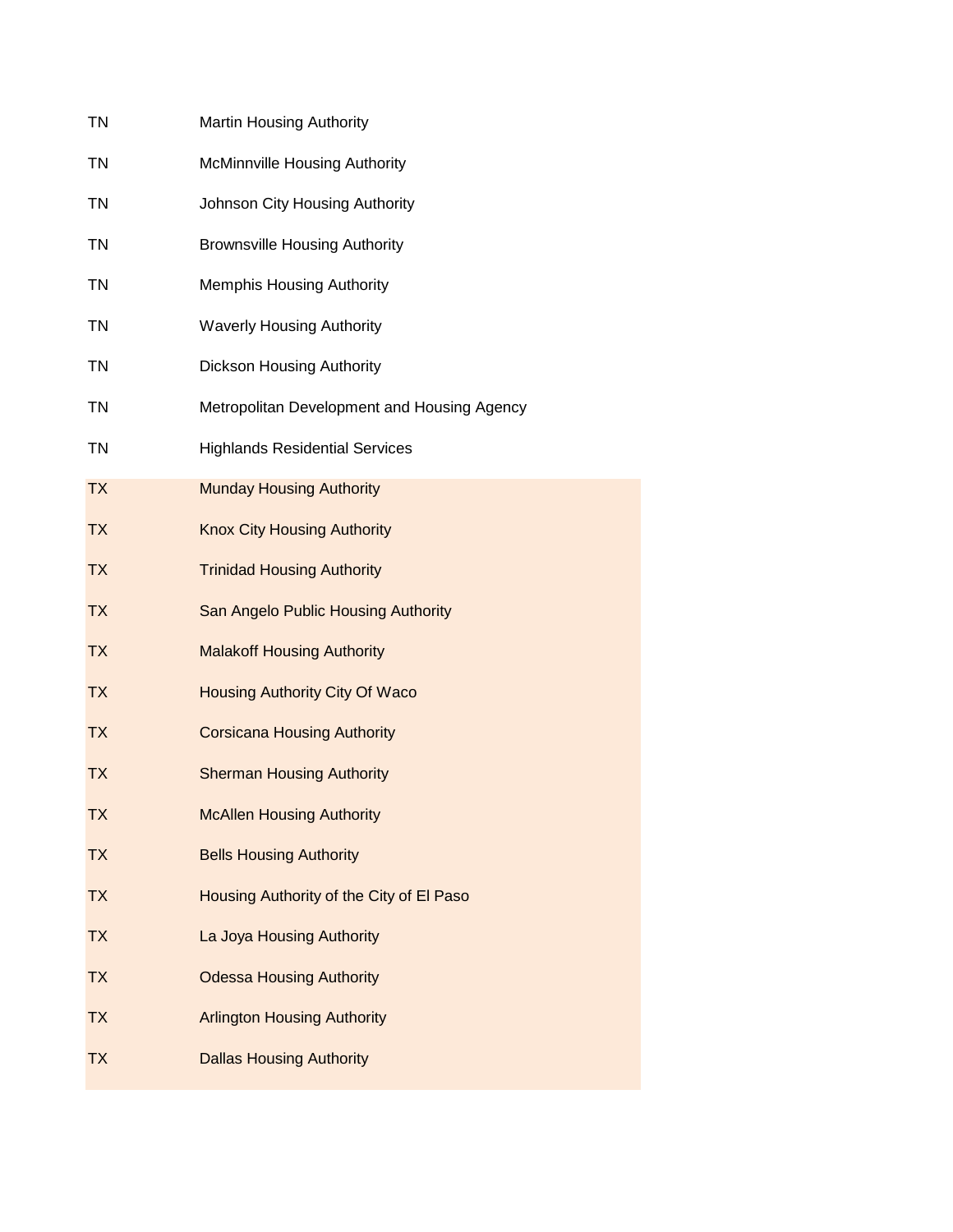| <b>TX</b> | <b>Edinburg Housing Authority</b>               |
|-----------|-------------------------------------------------|
| <b>TX</b> | Housing Authority of the City of Austin         |
| <b>TX</b> | <b>Abilene Housing Authority</b>                |
| <b>TX</b> | <b>Ferris Housing Authoriry</b>                 |
| <b>TX</b> | <b>Dallas County Housing Agency</b>             |
| TX.       | <b>Uvalde Housing Authority</b>                 |
| <b>TX</b> | <b>Longview Housing Authority</b>               |
| <b>TX</b> | <b>Mount Pleasant Housing Authority</b>         |
| <b>TX</b> | <b>Brownwood Housing Authority</b>              |
| TX.       | <b>Bonham Housing Authority</b>                 |
| <b>TX</b> | <b>Fort Worth Housing Authority</b>             |
| <b>TX</b> | <b>Mercedes Housing Authority</b>               |
| <b>TX</b> | <b>Tarrant County Housing Assistance Office</b> |
| <b>TX</b> | <b>City of Tyler Housing Agency</b>             |
| TX.       | <b>San Antonio Housing Authority</b>            |
| TX.       | <b>Baytown Housing Authority</b>                |
| TX.       | Housing Authority of Texarkana Texas            |
| TХ        | <b>Houston Housing Authority</b>                |
| <b>TX</b> | <b>Granbury Housing Authority</b>               |
| <b>TX</b> | Housing Authority of the City of Kingsville     |
| <b>TX</b> | <b>Hidalgo County Housing Authority</b>         |
| <b>TX</b> | <b>Central Texas Housing Consortium</b>         |
| <b>TX</b> | <b>Childress Housing Authority</b>              |
| <b>TX</b> | <b>Texoma Council of Governments</b>            |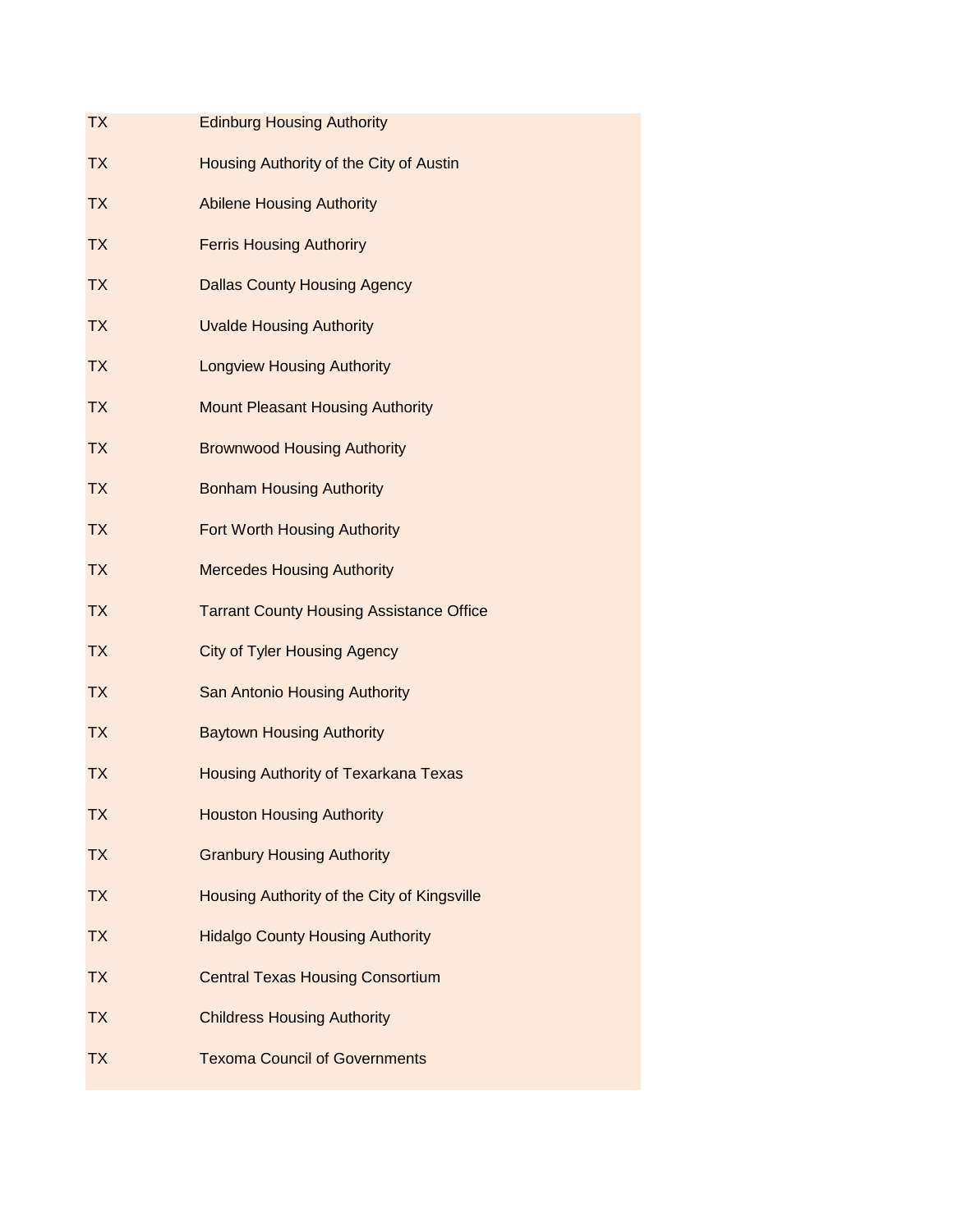| <b>TX</b> | <b>Celeste Housing Authority</b>             |
|-----------|----------------------------------------------|
| <b>TX</b> | <b>Ector Housing Authority</b>               |
| <b>TX</b> | <b>Farmersville Housing Authority</b>        |
| <b>TX</b> | <b>Gunter Housing Authority</b>              |
| <b>TX</b> | <b>Howe Housing Authority</b>                |
| <b>TX</b> | <b>Ladonia Housing Authority</b>             |
| <b>TX</b> | <b>Pottsboro Housing Authority</b>           |
| <b>TX</b> | <b>Princeton Housing Authority</b>           |
| <b>TX</b> | <b>Savoy Housing Authority</b>               |
| <b>TX</b> | <b>Tioga Housing Authority</b>               |
| <b>TX</b> | <b>Tom Bean Housing Authority</b>            |
| <b>TX</b> | <b>Trenton Housing Authority</b>             |
| <b>TX</b> | Van Alstyne Housing Authority                |
| <b>TX</b> | <b>Whitewright Housing Authority</b>         |
| <b>TX</b> | <b>Windom Housing Authority</b>              |
| <b>TX</b> | Housing Authority of the City of Brownsville |
| <b>TX</b> | <b>McKinney Housing Authority</b>            |
| <b>TX</b> | <b>Lubbock Housing Authority</b>             |
| <b>TX</b> | <b>Cooper Housing Authority</b>              |
| <b>TX</b> | <b>Round Rock Housing Authority</b>          |
| <b>TX</b> | <b>Plano Housing Authority</b>               |
| <b>TX</b> | <b>Robstown Housing Authority</b>            |
| <b>TX</b> | <b>Weatherford Housing Authority</b>         |
| VA        | Hopewell Redevelopment & Housing Authority   |